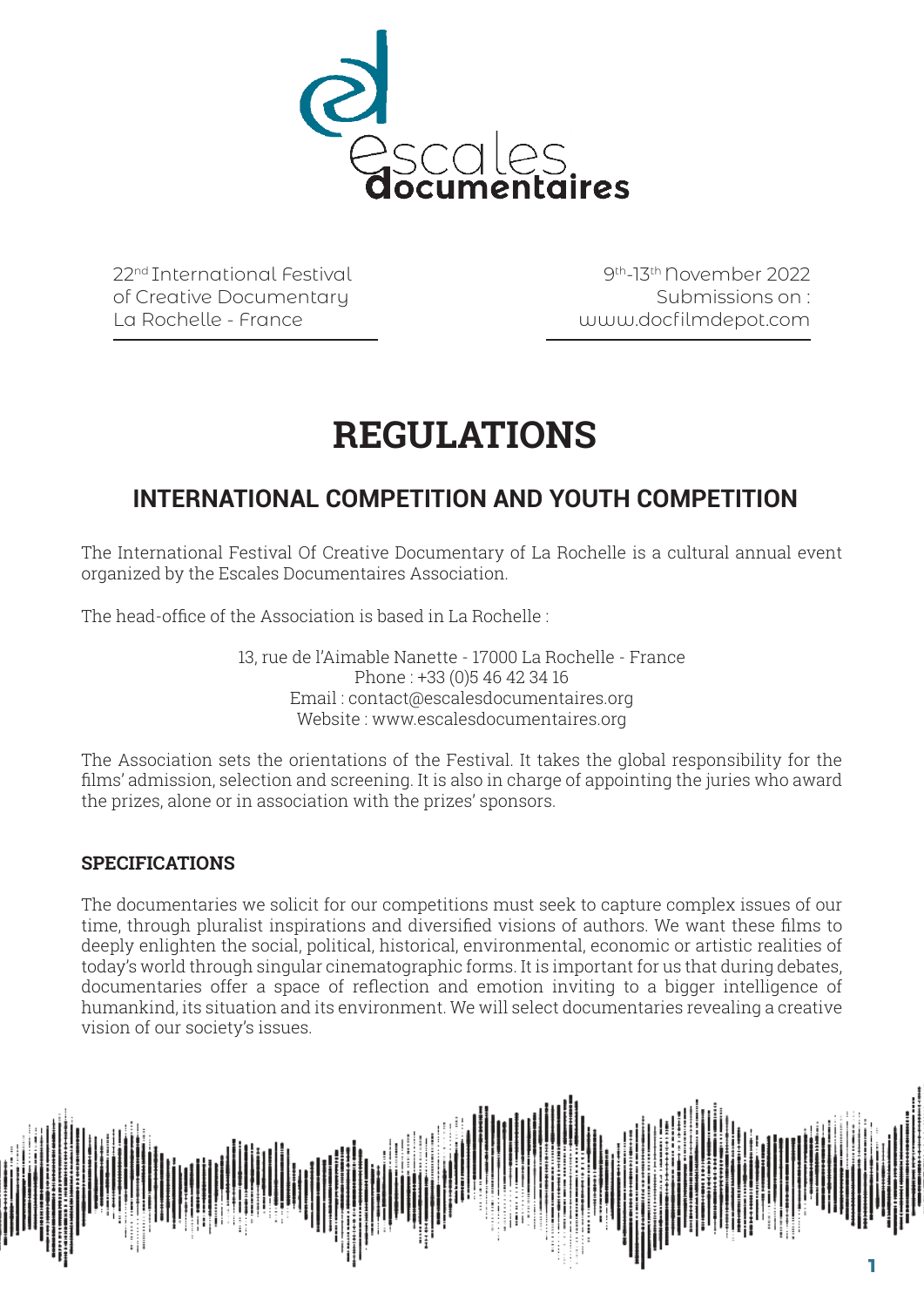The festival Escales Documentaires of La Rochelle aims to :

- highlight the documentary creation

-present the vision of authors by offering a creative interpretation of reality

- offer to a large public the best creative documentaries by the selection of audiovisual work from all around the world and beyond that, to raise awareness off the audiovisual creation among the audience.

## **1. REGISTRATION CONDITIONS**

The selection is made between documentaries only completed after the **1st of June 2021.**

- Running time is not limited

- Reports and promotional, corporate or industrial films are not accepted

- Films already submitted to the selection committee in previous editions are not accepted, even in a new version.

## **2. SUBSCRIPTION**

Each documentary must be exclusively registered on the Docfilmdepot platform : www.docfilmdepot.com

The deadline for registration is the **31st of May 2022**.

Submission fee :  $10 \epsilon$  + cost associated to the use of the Docfilmdepot platform.

The Festival receives hundreds of submissions, and the modest fees are necessary to ensure that all films are viewed and fairly considered, as well as to support the costs of curation and Festival delivery.

Submitters should proceed following all steps and instructions. Costs associated to the use of the mentioned platforms, as well as the complete guidance and filling of the submission forms are on the responsibility of the submitter.

The Festival requests that entrants do not send a DVD directly to the Festival, send unsolicited Vimeo (etc) links to the Festival, and do not appeal for fee waivers.

## **3. SELECTION**

Directors and producers will be personally notified about the selection (or non-selection) of their film. Moreover, the selected films' list will also be available on the Festival website (www.escalesdocumentaires.org).

## **Once selected in a competition, a documentary cannot be removed by the director, producer or distributor.**

**The Festival will not pay any fees for the screening of the films selected in the competitions.**

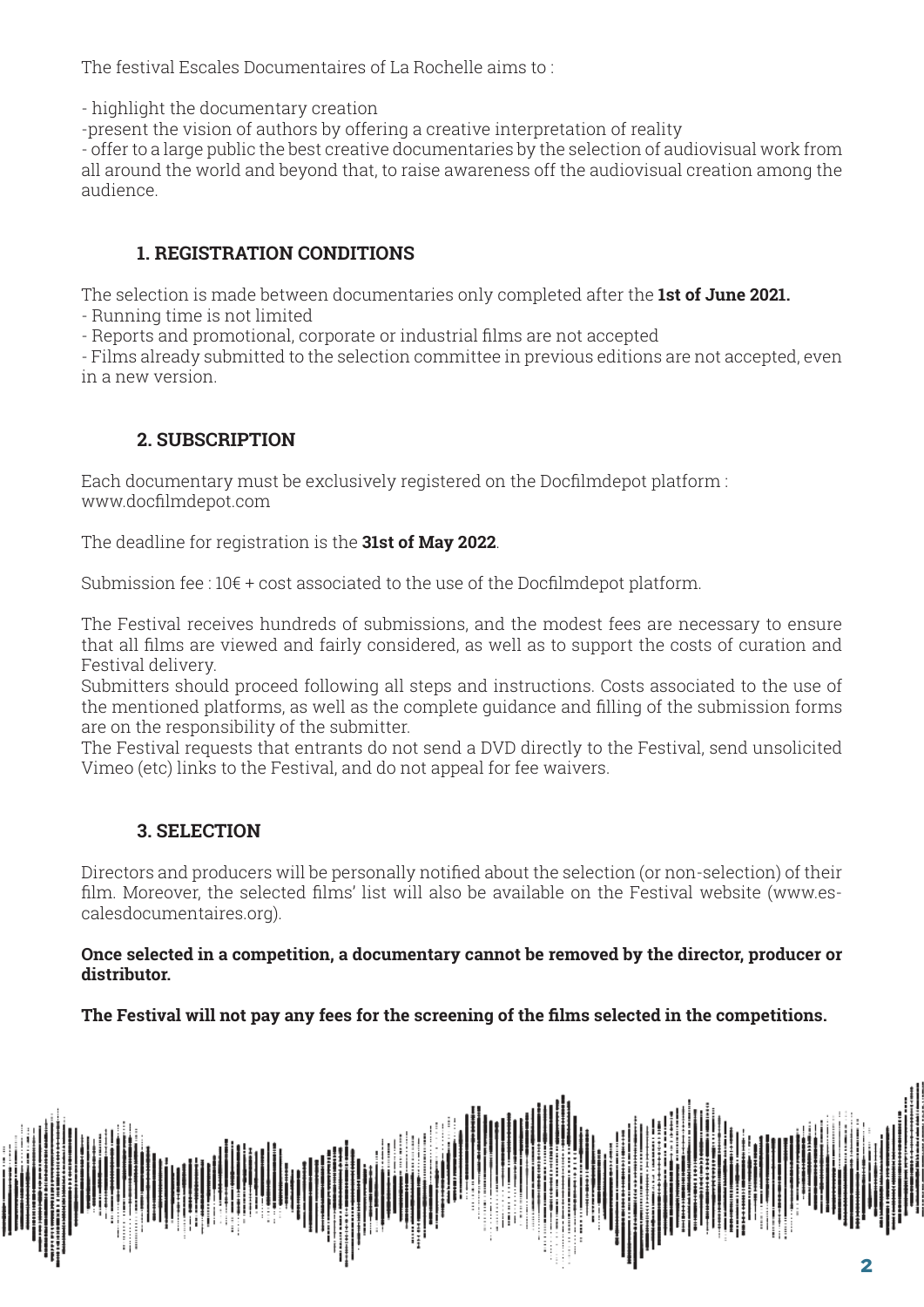## **4. YOUTH COMPETITION**

The selection committee will submit a pre-selection from which the selection committee of the Youth Competition (high school students and young working persons) will choose the documentaries competing in the Youth Competition.

### **5. OTHER SECTIONS**

The films registered in competition might be selected for other non-competitive sections that are part of the Escales Documentaires' official selection : young audience, Escale du monde, theme, etc. In this case, a flat screening fee will be paid, at the amount decided by the association

#### **6. SHIPPING OF THE SELECTED FILMS**

The screening copies of the selected films must be provided in the following formats :

- HD file

.

- Blu-ray
- DVD

The screening copy must be sent before the **5th of October 2022** at the following address :

Escales Documentaires – Coraline Cantat-Moltrecht 13, rue de l'Aimable Nanette – 17000 La Rochelle – France

coralinecm@escalesdocumentaires.org

Copies will be returned by the 13th of December 2022.

#### **Transport and insurance costs**

Shipping costs must be paid by the participants, but return expenses will be covered by Escales Documentaires. Insurance costs between reception and return of the copies will be paid for by Escales Documentaires. In case of loss or damage during this time, the Festival is only liable for the replacement value of the copy.

We highly recommend registered letters with acknowledgement of reception for the sending of small IT material (hard drives, USB…).

## **7.AWARDS**

#### **International Competition**

Grand Jury Award : 2000€, awarded with the support of one of our sponsors, deposited to the director.

Audience Award : 1000€, awarded with the support of one of our sponsors, deposited to the director.

#### **Youth Competition**

Youth Award : 1000€, awarded with the support of one of our sponsors, deposited to the director.

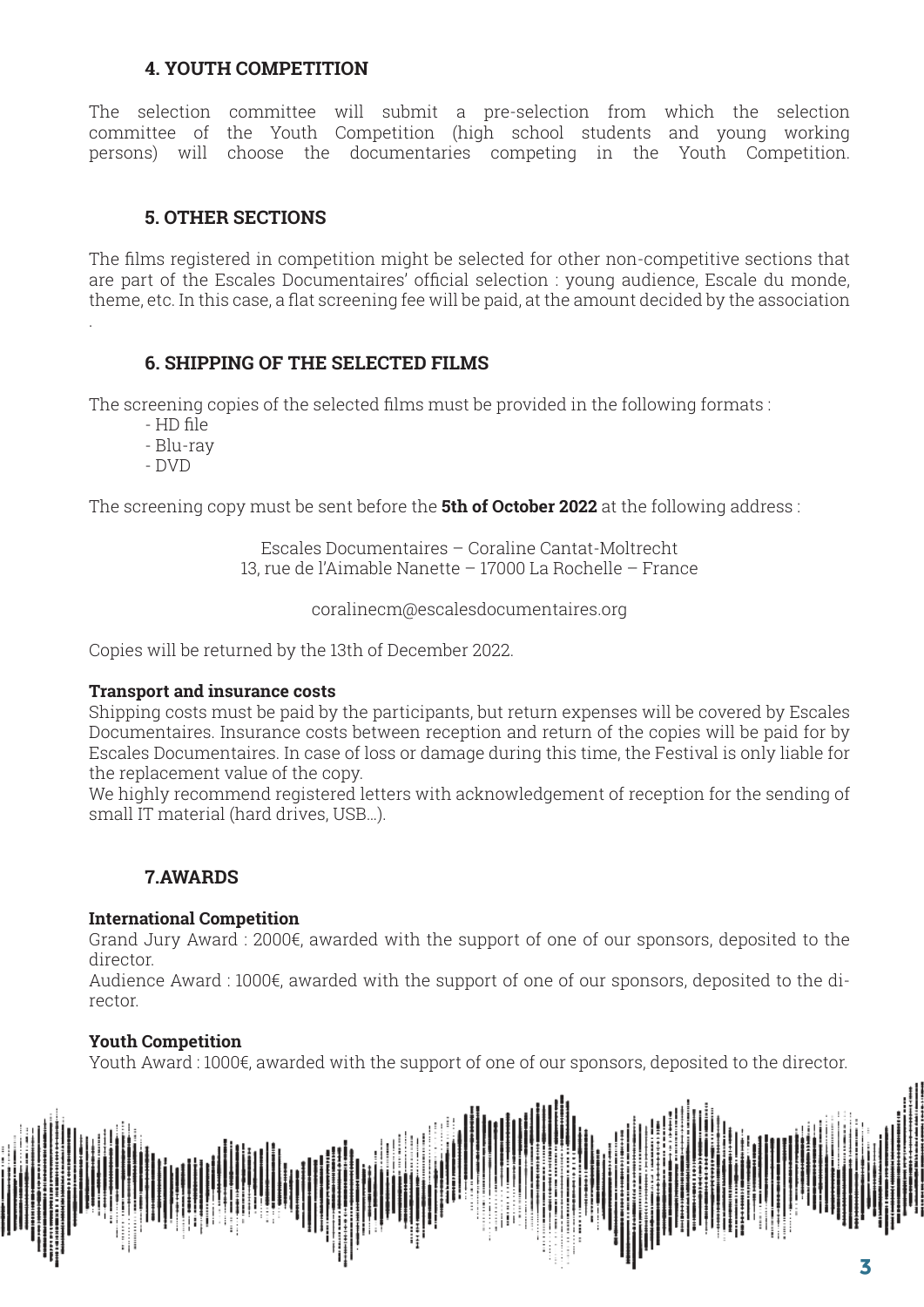Assignees of the awarded films commit to make appear on all promotional material the laurel corresponding to the received award.

## **8. SUBTITLES**

French subtitles of selected non-French-speaking films are desirable.

In absence of a French version, the documentary must be sent along with its complete script in French or English. The international version of the film will be then asked for the screening.

## **9. GUESTS**

The directors of the films in competition will be invited to present their film at the Festival. The Festival will cover the lodging corresponding to the screening date as well as the transport corresponding to a return ticket La Rochelle-Paris (based on).

The Festival will facilitate the transport of the directors not living in France with the collaboration of institutions.

The directors as well as the film crew of the selected films in other non-competitive sections will benefit from a free access to each event of the Festival. The directors will be informed of the transport and lodging conditions when the selection will be announced.

## **10. RIGHTS AND AUTHORISATIONS**

By the acceptance of the present rules, the producers of the selected films for the Festival certify to abide by the rules of the code of intellectual property.

## **Publication**

The data and stills sent during submission and/or selection of the films will be used in several promotional publications (programmes, catalogues, website, and social networks) and may be translated, corrected or edited.

## **Extracts of the film**

Participants allow the Festival to broadcast some extracts of their presented films (the extracts being limited to 10% if the total running time of the film and not exceeding 3 minutes) on the French and foreign television channels and on the Internet. Such extracts may also be used for the promotion of the Festival (teaser made by the Festival).

## **Screenings at the Festival**

Selected films will be screened one to two times during the Festival.

The awarded films (International Competition and Youth Competition) will have a special screening a few days after the Festival.

The films selected in any category (including the competitive ones) might be broadcasted online on the website www.escalesdocumentaires.org (geographical and duration conditions are negotiable). These possible broadcasts may intervene as an addition to the on-site screenings OR replace the Festival if implied by external factors (sanitary situation for example).